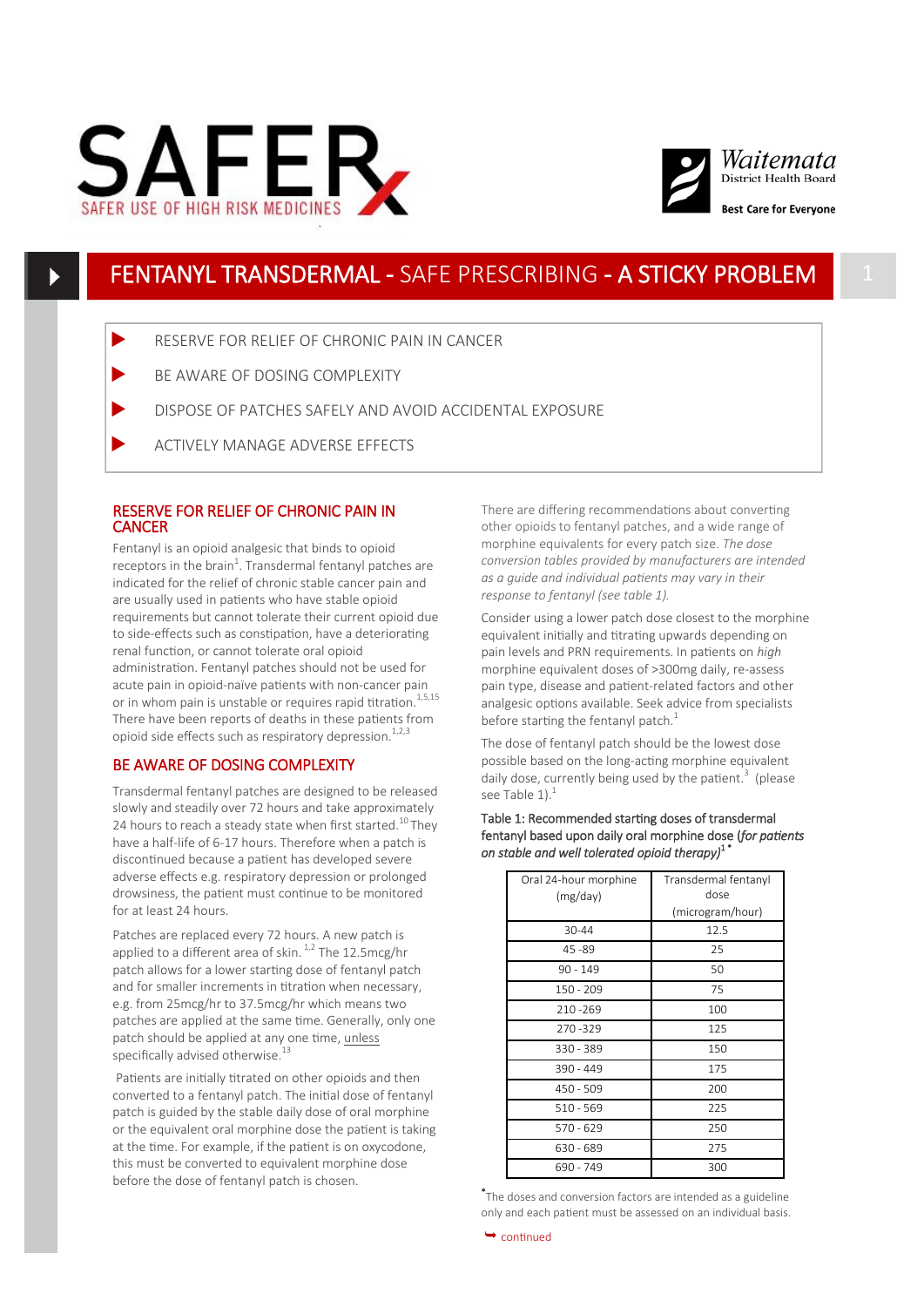



# FENTANYL TRANSDERMAL

The minimum strength of fentanyl patch available is 12.5 mcg, so the patient must have been taking an *approximate* total daily dose of 45 mg long-acting morphine (or other opioids), equivalent to at least 12.5 mcg of fentanyl. $1,16$  This dose can be titrated upwards, in intervals of 3 days,  $.^{1,5}$  The patch should be applied at the same time as the last dose of long acting morphine.<sup>3</sup> Always ensure as required (prn) short acting opioid analgesia, for example oxycodone, is available to manage breakthrough episodes of pain, until efficacy with fentanyl is obtained.<sup>2</sup> Continue or reconsider anti-emetic and review laxative requirements. Seek advice from specialist at any time.

## BE AWARE OF ACCIDENTAL EXPOSURE AND DISPOSE OF PATCHES SAFELY

There have been reports of life threatening and fatal opioid toxicity due to accidental exposure to patches.<sup>9</sup> This can occur if a patch is transferred to another individual or swallowed.<sup>9</sup> Children are particularly at risk and a patch attached to a child could be lifethreatening. A recent coroners case in the UK detailed how a 15 month child died from fentanyl toxicity after a patch applied to her mother became attached to her skin.4,6

In April 2012, a 24 month child died from respiratory arrest two days after accidentally putting a used fentanyl patch in his mouth, which he found on the floor of his grandmother's rest home, when the family were visiting her.<sup>4,6</sup>

If accidental attachment to the wrong person occurs, the patch should be removed immediately and the patient advised to seek medical attention. Reiterate that they should do this even if no side effects are noticed. $<sup>6</sup>$ </sup>

Store fentanyl patches out of sight and reach of children<sup>9</sup> especially when applying patches as this action may be copied. After a patch is removed, it should be disposed of carefully by folding the sticky sides together and flushing down the toilet.<sup>7,12,13</sup>

For cognitively-impaired patients, it is recommended that patch should be applied to upper back/scapula area to prevent the patient removing it or reaching it and causing harm eg putting the patch in their mouth.<sup>17</sup>

#### Avoid direct heat on the patch

Do not expose the patch to heat. Hot water bottles, warm baths, saunas and also increased body temperature due to fever, may cause increased absorption of fentanyl. Patients need to be aware and note effects of increased adverse effects. $27,8$ 

## ACTIVELY MANAGE ADVERSE EFFECTS Adverse effects

The most common adverse effects are nausea, vomiting, constipation, sleepiness, visual disturbance, dizziness, skin reactions, sweating and headache. More serious (and potentially fatal) adverse effects are respiratory/CNS depression, hallucinations, euphoria, myoclonic jerks. Patients may be prescribed anti-emetics for nausea and vomiting and should be advised on ways to prevent constipation including prescribing laxatives.<sup>1</sup>

### Hepatic impairment

Fentanyl is extensively metabolised in the liver. Patients with hepatic impairment may have delayed elimination and in patients with severe hepatic impairment, this may lead to coma. Patients and their caregivers need to watch carefully for signs of toxicity.<sup>1</sup>

#### Renal impairment

Fentanyl is the preferred choice of opioid for patients with renal impairment, but should be used with caution. Patients and their caregivers need to watch carefully for signs of toxicity. $1,2$ 

#### Overdose

Signs of overdose may include; respiratory depression, extreme sleepiness or sedation, feeling faint, dizzy or confused, and inability walk, think or talk normally. Patients and caregivers should be warned about these signs of toxicity and advised to seek medical attention immediately. 8,9,11

#### Care in older adults

Fentanyl should be prescribed with care in older adults. They may have decreased clearance and increased half-life and may therefore be more sensitive to the effects of fentanyl.

They should be observed carefully for signs of toxicity and the dose reduced if necessary.<sup>1</sup>

## Pregnancy and breastfeeding

Fentanyl should be avoided in pregnancy.<sup>1,2</sup>

Fentanyl is excreted into human milk and may cause sedation and respiratory depression in the infant. However, one study reported a case of a mother using a 100 mcg patch and on day 27, the blood levels of fentanyl in the infants blood were negligible and would therefore not be expected to cause any clinically significant adverse effects.<sup>14</sup> Some infants, particular pre-term, new born and infants under two months, may be particularly susceptible to the effects of fentanyl and careful monitoring of the infant will be required.  $^{1,2,12,13,14}$  The patient should be advised of the risks and benefits to make an informed decision.